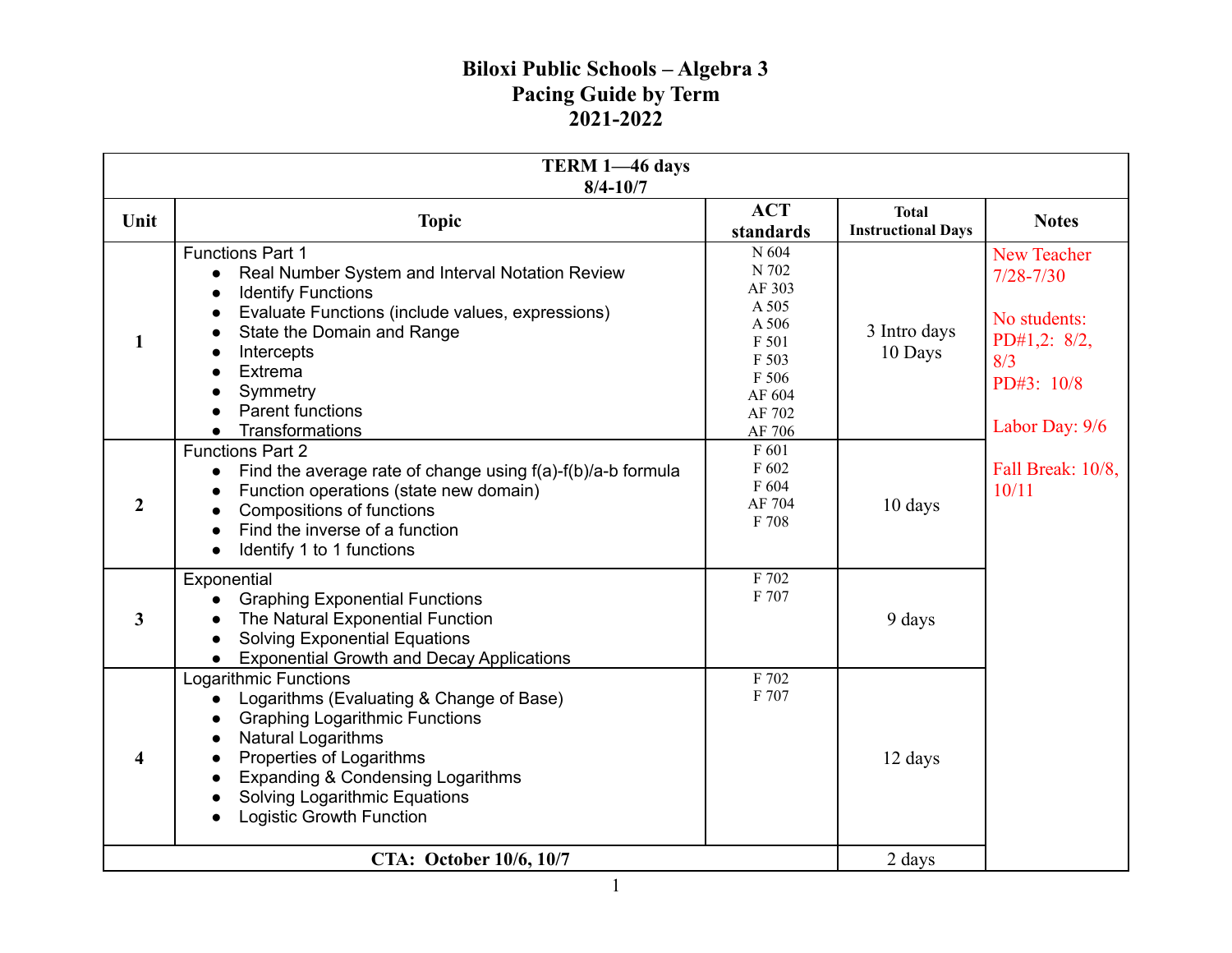| TERM 2-44 days<br>10/12-12/17 |                                                                                                                                                                                                                                                                                                                                                                                                                               |                                                              |                                           |                                                                                                           |
|-------------------------------|-------------------------------------------------------------------------------------------------------------------------------------------------------------------------------------------------------------------------------------------------------------------------------------------------------------------------------------------------------------------------------------------------------------------------------|--------------------------------------------------------------|-------------------------------------------|-----------------------------------------------------------------------------------------------------------|
| Unit                          | <b>Topic</b>                                                                                                                                                                                                                                                                                                                                                                                                                  | <b>ACT</b><br>standards                                      | <b>Total</b><br><b>Instructional Days</b> | <b>Notes</b>                                                                                              |
| 1                             | <b>Polynomial Functions</b><br>Power functions with Positive Integers<br><b>Polynomial Functions</b><br>Zeros and Turning Points<br>Possible versus Real Zeros and Multiplicity<br><b>Long Division</b><br><b>Synthetic Division</b><br><b>Remainder Theorem</b><br>Factor Theorem<br>Fundamental Theorem of Algebra<br>$\bullet$                                                                                             | A 505<br>A 507<br>A 508<br>F 508<br>F 509<br>AF 703<br>A 703 | 14 days                                   | <b>Thanksgiving Break</b><br>$11/22 - 11/26$<br><b>Christmas Break</b><br>$12/20 - 12/31$<br>$PD#4 - 1/3$ |
| $\overline{2}$                | <b>Rational Functions and Radical Functions</b><br><b>Negative Exponents</b><br><b>Rational Functions</b><br>Vertical and Horizontal Asymptotes/ Holes<br><b>Solve Rational Equations</b><br>$\bullet$<br><b>Fractional Exponents</b><br><b>Radical Functions</b><br><b>Solve Radical Functions</b><br><b>Synthetic Division</b><br><b>Remainder Theorem</b><br>Factor Theorem<br>Fundamental Theorem of Algebra<br>$\bullet$ | $\overline{N}$ 605<br>A 509<br>A 510<br>F 508<br>F 510       | 15 days                                   |                                                                                                           |
| 3                             | <b>Piecewise Functions</b><br>Evaluate<br>$\bullet$<br>Graphing<br>Analyzing Key features<br><b>Real world Context</b>                                                                                                                                                                                                                                                                                                        | A 606                                                        | 13 days                                   |                                                                                                           |
| CTA: $12/16 - 12/17$          |                                                                                                                                                                                                                                                                                                                                                                                                                               |                                                              | 2 days                                    |                                                                                                           |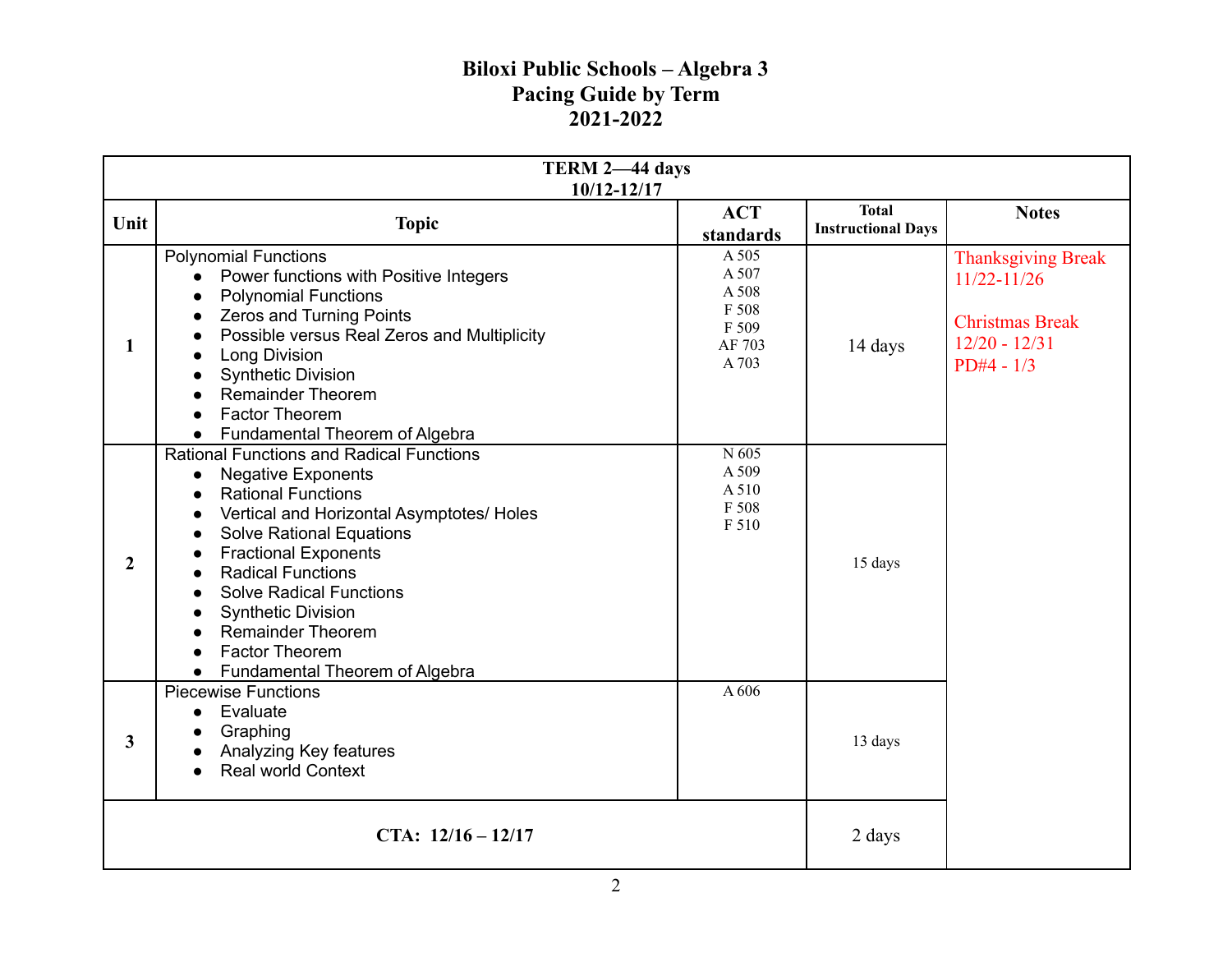| <b>TERM 3-44 Days</b><br>$1/4 - 3/11$ |                                                                                                                                                                                                                                                                                                                                                                                                                                                        |                                                     |                                           |                                                               |
|---------------------------------------|--------------------------------------------------------------------------------------------------------------------------------------------------------------------------------------------------------------------------------------------------------------------------------------------------------------------------------------------------------------------------------------------------------------------------------------------------------|-----------------------------------------------------|-------------------------------------------|---------------------------------------------------------------|
| Unit                                  | <b>Topic</b>                                                                                                                                                                                                                                                                                                                                                                                                                                           | <b>ACT</b><br>standards                             | <b>Total</b><br><b>Instructional Days</b> | <b>Notes</b>                                                  |
| 1                                     | Solving Systems of Equations<br>• Linear Systems of Two-Variables Review:<br>(substitution/elimination<br>Nonlinear Systems<br>Three-Variable Systems                                                                                                                                                                                                                                                                                                  | A 601<br>A 604                                      | 9 days                                    | $PD#4 - 1/3$ $1/10$<br><b>MLK</b> 1/17<br>Mardi Gras Holiday: |
| $\overline{2}$                        | <b>Matrices</b><br><b>Matrix Addition and Subtraction</b><br>$\bullet$<br><b>Scalar Multiplication</b><br><b>Matrix Multiplication</b><br>Determinant of a Matrix<br><b>Inverse Matrices</b><br><b>Augmented Systems</b><br><b>Triangular Form for Linear Systems</b><br>Gaussian Elimination (row-echelon form)<br>Gauss-Jordan Elimination (reduced row-echelon form)<br>Solving Systems with Cramer's Rule<br>Solving Systems with Inverse Matrices | N 406<br>N 505<br>N 607<br>N 705<br>$\,$ N 706 $\,$ | 14 days                                   | $2/28 - 3/3$<br>$PD#5 - 3/3$                                  |
| 3                                     | <b>Trigonometric Functions</b><br>Standard Form of an Angle<br>Degrees & Radians; Coterminal Angles<br>Arc Lengths & Area of Sectors<br>Circular Motion (Linear and Angular Speed)<br>Trigonometric Functions: sin, cos, tan<br>Reciprocal Functions: csc, sec, cot<br><b>Right Triangle Trigonometry</b><br>Reference Angles & The Unit Circle<br>Law of Sines and Law of Cosines<br>$\bullet$                                                        | F 704<br>G 509<br>G 604                             | 15 days<br>3 end of term days             |                                                               |
| CTA: $3/10 - 3/11$                    |                                                                                                                                                                                                                                                                                                                                                                                                                                                        |                                                     | 2 days                                    |                                                               |